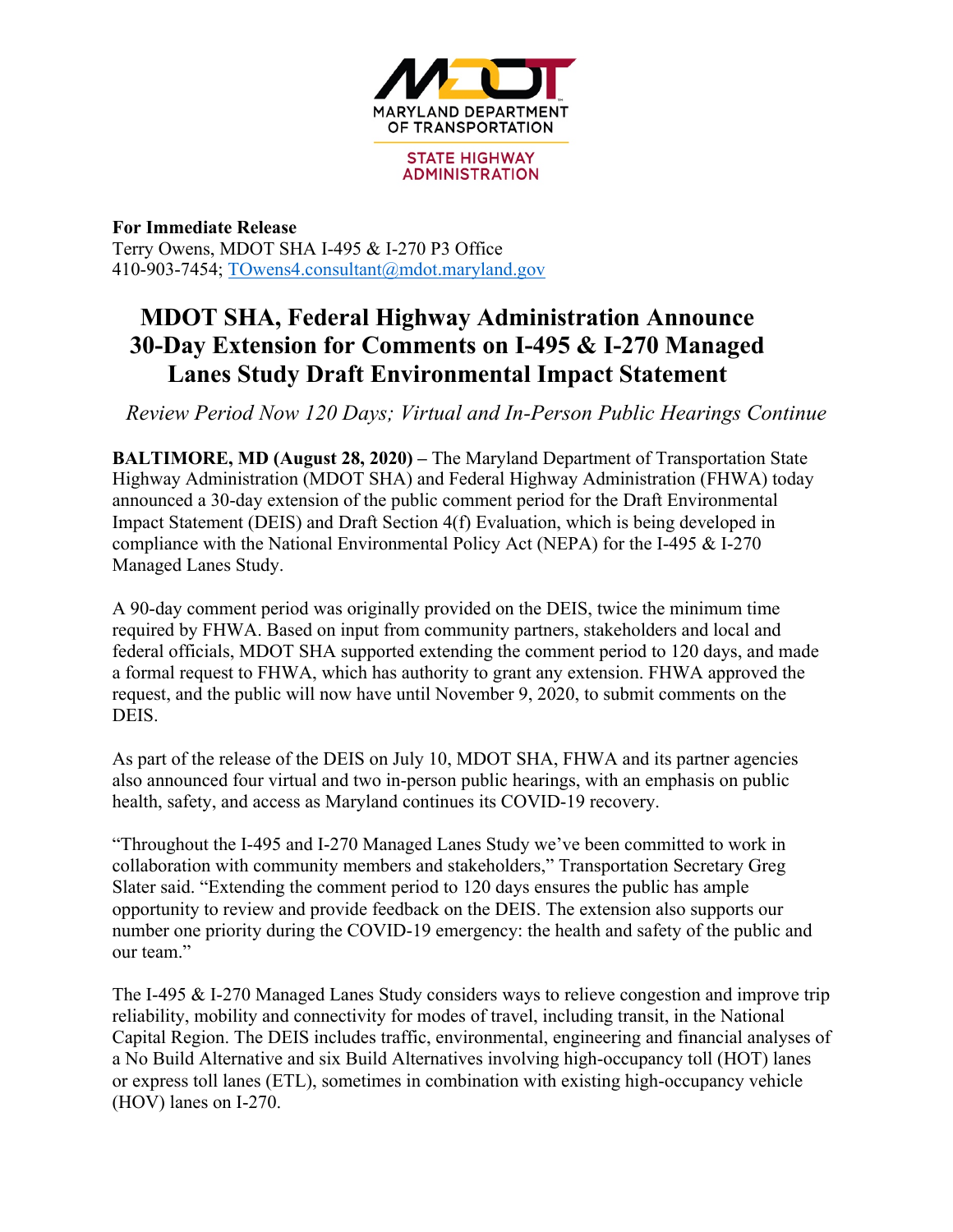MDOT SHA, FHWA and the Maryland Department of the Environment (MDE) has conducted three virtual public hearings and will conduct one more virtual and two in-person joint public hearings to provide opportunities for public comment on both the DEIS and the Joint Federal/State Application (JPA) for the Alteration of Any Floodplain, Waterway, Tidal or Nontidal Wetland in Maryland.

The public is encouraged to testify at the remaining virtual public hearing scheduled from 9 a.m. to 8 p.m. September 3. To testify, visit 495-270-p3.com/DEIS and register in advance. The public may call 1-855-432-1483 anytime during the hearings to listen to the public testimony or leave testimony by voicemail. The virtual hearings will also be live-streamed.

In-person hearings are scheduled from noon to 9 p.m. September 1 at Homewood Suites by Hilton, 9103 Basil Court, Largo, in Prince George's County and noon to 9 p.m. September 10 at Hilton Executive Meeting Center, 1750 Rockville Pike, Rockville, in Montgomery County. To promote social distancing, public and one-on-one testimony at these hearings will be by **APPOINTMENT ONLY**. Participants will be placed into time slots, may listen to other testimony and speak to the limited staff who will be available on-site to answer questions. To register, call 1-833-858-5960.

At the in-person hearings, social distancing protocols will be strictly enforced, including a requirement for face coverings. Hand sanitizing stations will be in place and there will be limited capacity in the hearing rooms. The public also may call 1-855-432-1483 on in-person hearing dates to listen live and/or leave testimony by voicemail from noon to 9 p.m. Press  $*$  to hear options.

Those testifying either virtually or in person will be given three minutes. Maryland Relay Service can assist teletype users at 7-1-1. Individuals requiring assistance to participate, such as an interpreter for hearing/speech difficulties or assistance with the English language, can call the program's toll-free number, 1-855-432-1483. MDOT SHA and FHWA will continue to monitor the ongoing impacts of COVID-19 and follow the guidance of public health officials to determine any changes to the planned hearings as conditions evolve.

Release of the DEIS followed two years of study in compliance with the NEPA. The DEIS review is the first of multiple environmental studies planned as part of the larger I-495 & I-270 Public-Private Partnership (P3) Program. The study has involved extensive outreach including four scoping open houses in April 2018; four public workshops presenting the Preliminary Range of Alternatives and Screening in July 2018; eight public workshops in spring 2019 on the Alternatives Retained for Detailed Study; and more than 180 meetings and events with communities, property owners, stakeholders and elected officials.

The DEIS, supporting technical reports and JPA are available online at 495-270-p3.com/DEIS. Hard copies of the DEIS and electronic copies of technical reports and the JPA also are available for review at multiple locations in Montgomery and Prince George's counties, as well as one in Fairfax, Virginia and one in Washington, D.C. For a list of these locations, go to the website above.